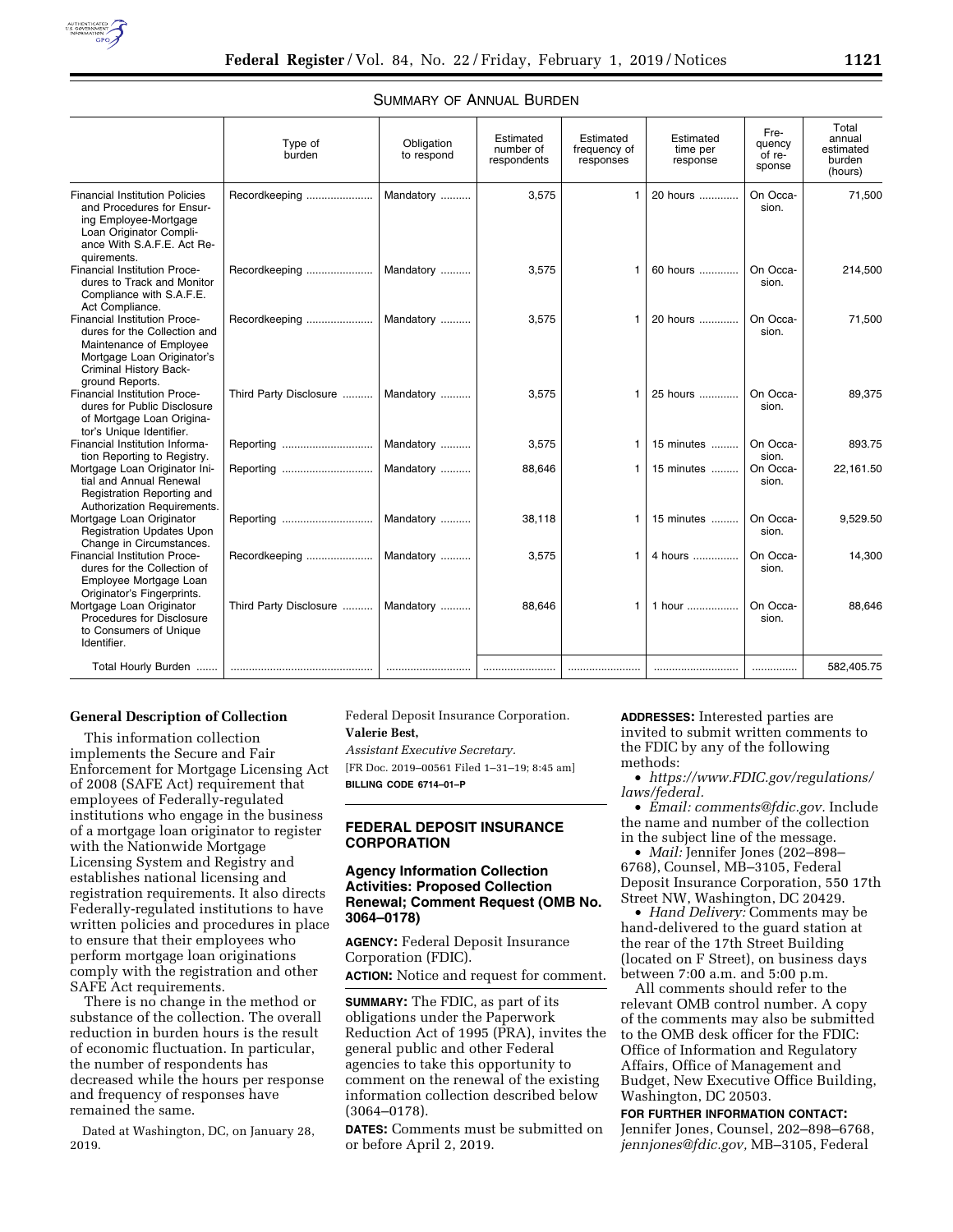Deposit Insurance Corporation, 550 17th Street NW, Washington, DC 20429. **SUPPLEMENTARY INFORMATION:** *Proposal to renew the following currently approved collection of information:* 

1. *Title:* Market Risk Capital Requirements. *OMB Number:* 3064–0178. *Form Number:* None.

*Affected Public:* Insured state nonmember banks and state savings associations.

# **Burden Estimate**

| Information collection<br>(IC) description                                     | Type of burden               | Obligation to respond | Estimated<br>number of re-<br>spondents | <b>Estimated fre-</b><br>quency of re-<br>sponses | <b>Estimated time</b><br>per response | Frequency of re-<br>sponse | Total annual<br>estimated bur-<br>den |
|--------------------------------------------------------------------------------|------------------------------|-----------------------|-----------------------------------------|---------------------------------------------------|---------------------------------------|----------------------------|---------------------------------------|
| Identification of trading<br>positions.                                        | Recordkeeping                | Mandatory             | 1                                       | $\mathbf{1}$                                      | 40                                    | On Occasion                | 40                                    |
| Trading and hedging<br>strategies.                                             | Recordkeeping                | Mandatory             | 1                                       | 1                                                 | 16                                    | On Occasion                | 16                                    |
| Active management of<br>covered positions.                                     | Recordkeeping                | Mandatory             | 1                                       | 1                                                 | 16                                    | On Occasion                | 16                                    |
| Review of internal<br>models.                                                  | Recordkeeping                | Mandatory             | 1                                       | 1                                                 | 16                                    | On Occasion                | 16                                    |
| Internal audit report                                                          | Reporting                    | Mandatory             | 1                                       | 1                                                 | 16                                    | On Occasion                | 16                                    |
| Backtesting adjust-<br>ments to risk-based<br>capital ratio calcula-<br>tions. | Recordkeeping                | Mandatory             | 1                                       | $\mathbf 4$                                       | 16                                    | On Occasion                | 64                                    |
| Demonstrate appro-<br>priateness of proxies.                                   | Recordkeeping                | Mandatory             | 1                                       | 1                                                 | 8                                     | On Occasion                | 8                                     |
| Retention of subport-<br>folio information.                                    | Recordkeeping                | Mandatory             | $\mathbf{1}$                            | 1                                                 | 24                                    | On Occasion                | 24                                    |
| <b>Stressed Var-based</b><br>measure quantitative<br>requirements.             | Reporting                    | Mandatory             | 1                                       | 4                                                 | 40                                    | On Occasion                | 160                                   |
| Modeled specific risk                                                          | Reporting                    | Mandatory             | 1                                       | 4                                                 | 88                                    | On Occasion                | 352                                   |
| Incremental risk<br>model-prior approval.                                      | Reporting                    | Mandatory             | 1                                       | 4                                                 | 480                                   | On Occasion                | 1,920                                 |
| Comprehensive risk<br>measurement-prior<br>approval.                           | Reporting                    | Mandatory             | 1                                       | 4                                                 | 480                                   | On Occasion                | 1,920                                 |
| Requirements of stress<br>testing.                                             | Recordkeeping                | Mandatory             | 1                                       | 1                                                 | 80                                    | On Occasion                | 80                                    |
| Securitization positions                                                       | Recordkeeping                | Mandatory             | 1                                       | 4                                                 | 120                                   | On Occasion                | 480                                   |
| Quantitative market<br>risk disclosures.                                       | Third-Party Disclo-<br>sure. | Mandatory             | 1                                       | 4                                                 | 8                                     | On Occasion                | 32                                    |
| Disclosure policy                                                              | Recordkeeping                | Mandatory             | 1                                       | 1                                                 | 40                                    | On Occasion                | 40                                    |
| Quantitative disclo-<br>sures for each port-<br>folio of covered<br>positons.  | Third-Party Disclo-<br>sure. | Mandatory             | 1                                       | 4                                                 | 8                                     | On Occasion                | 32                                    |
| Qualitative disclosures<br>for each portfolio of<br>covered positons.          | Third-Party Disclo-<br>sure. | Mandatory             | 1                                       | 1                                                 | 12                                    | On Occasion                | 12                                    |
| Total Hourly Bur-<br>den.                                                      |                              |                       |                                         |                                                   |                                       |                            | 5,228                                 |

### **General Description of Collection**

The FDIC's market risk capital rules (12 CFR part 324, subpart F) enhance risk sensitivity, increase transparency through enhanced disclosures and include requirements for the public disclosure of certain qualitative and quantitative information about the market risk of state nonmember banks and state savings associations (FDICsupervised institutions). The market risk rule applies only if a bank holding company or bank has aggregated trading assets and trading liabilities equal to 10 percent or more of quarter-end total assets or \$1 billion or more. Currently, only one FDIC-regulated entity meets the criteria of the information collection requirements that are located at 12 CFR 324.203 through 324.212. The collection of information is necessary to ensure

capital adequacy appropriate for the level of market risk.

Section 324.203(a)(1) requires FDICsupervised institutions to have clearly defined policies and procedures for determining which trading assets and trading liabilities are trading positions and specifies the factors a FDICsupervised institutions must take into account in drafting those policies and procedures. Section 324.203(a)(2) requires FDIC-supervised institutions to have clearly defined trading and hedging strategies for trading positions that are approved by senior management and specifies what the strategies must articulate. Section 324.203(b)(1) requires FDIC-supervised institutions to have clearly defined policies and procedures for actively managing all covered positions and specifies the minimum requirements for those policies and

procedures. Sections 324.203(c)(4) through  $324.203(c)(10)$  require the annual review of internal models and specify certain requirements for those models. Section 324.203(d) requires the internal audit group of a FDICsupervised institution to prepare an annual report to the board of directors on the effectiveness of controls supporting the market risk measurement systems.

Section 324.204(b) requires FDICsupervised institutions to conduct quarterly backtesting. Section 324.205(a)(5) requires institutions to demonstrate to the FDIC the appropriateness of proxies used to capture risks within value-at-risk models. Section 324.205(c) requires institutions to develop, retain, and make available to the FDIC value-at-risk and profit and loss information on sub